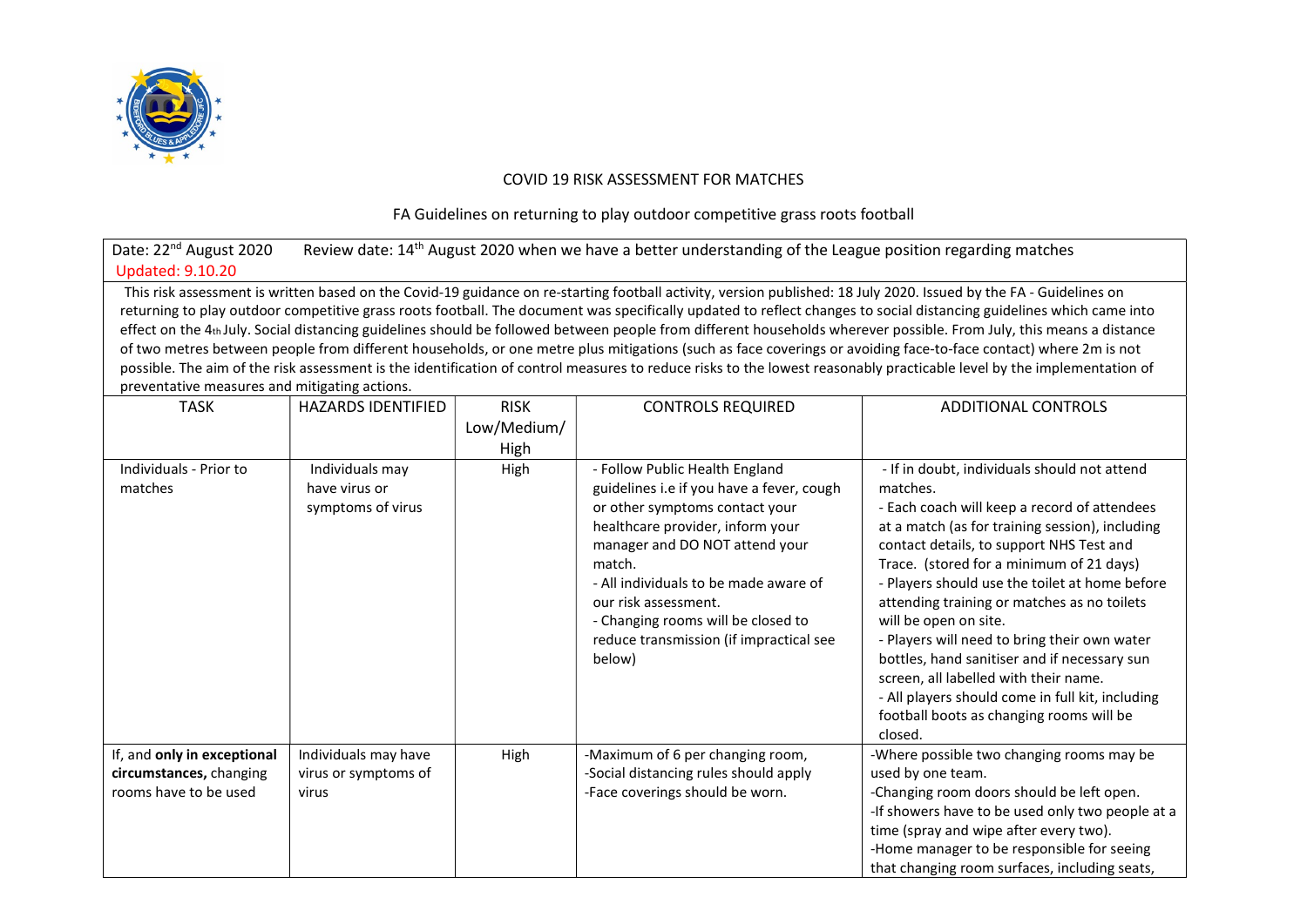

|                            |                       |        |                                               | toilet tops and door handles are sprayed and        |
|----------------------------|-----------------------|--------|-----------------------------------------------|-----------------------------------------------------|
|                            |                       |        |                                               | wiped after use                                     |
| Before, during and after a | Transfer of virus via | High   | -All equipment to be cleaned before and       | -It will be the responsibility for each coach to    |
| match                      | individuals           |        | after use. i.e. goal posts, corner flags and, | ensure the equipment is disinfected regularly,      |
|                            |                       |        | if supplied by the club, linesman flags, also | spray will be supplied by the Club. This will need  |
|                            |                       |        | footballs during breaks.                      | to be undertaken before and after use.              |
|                            |                       |        | -There should be no sharing of kit or         | - Bibs will be issued to individual players and     |
|                            |                       |        | gloves.                                       | should not be swapped with substitutes. Initials    |
|                            |                       |        | Social distancing rules should apply where    | can be written on these and parents/carers will     |
|                            |                       |        | possible during warm ups and cool downs.      | be responsible for cleaning.                        |
|                            |                       |        | -No handshakes before or after a match.       | - Players and coaches should bring their own        |
|                            |                       |        | - No group celebrations                       | hand gel to use before and after matches.           |
|                            |                       |        | - No spitting or chewing gum during           | - Subs and coaches should social distance with      |
|                            |                       |        | training                                      | extra seats outside dugouts.                        |
|                            |                       |        | - No shouting at matches as it has been       | -Referees should be paid electronically where       |
|                            |                       |        | suggested that this can contribute to the     | possible (or in an envelope if paying cash)- to     |
|                            |                       |        | spread of the virus                           | agree with referee earlier in the week.             |
|                            |                       |        |                                               | -Players and coaches to social distance in any      |
|                            |                       |        |                                               | breaks in play.                                     |
| During a match             | Injuries or incidents | Low    | - Coach with FA First Aid cover available     | - If a player gets injured and a member of their    |
|                            |                       |        | - Emergency procedure available               | household or support bubble is on site they can     |
|                            |                       |        |                                               | assist but others will still need to socially       |
|                            |                       |        |                                               | distance unless a life threatening, or serious      |
|                            |                       |        |                                               | injury necessitates compromising guidelines to      |
|                            |                       |        |                                               | provide emergency care.                             |
|                            |                       |        |                                               | - If a coach is required to administrator first aid |
|                            |                       |        |                                               | then they should wear appropriate PPE to            |
|                            |                       |        |                                               | protect both parties.                               |
| Spectators                 |                       |        | -Social distances rules should apply.         | -Spectators should avoid congregating,              |
|                            |                       |        | -Where possible spectators should watch       |                                                     |
|                            |                       |        | from their cars.                              |                                                     |
|                            |                       |        | Contact details will be gathered from         |                                                     |
|                            |                       |        | spectators for Contact and trace details.     |                                                     |
|                            |                       |        | -Signage will advise spectators to keep to    |                                                     |
|                            |                       |        | social distancing rules                       |                                                     |
| Player Drop off and        | Players or drivers    | Medium | - Parents or drivers will be encouraged to    | - Players will be asked to make their way to the    |
| collection                 | (responsible adult)   |        | remain in their car or come back after the    | pitch and not to wait around in groups.             |